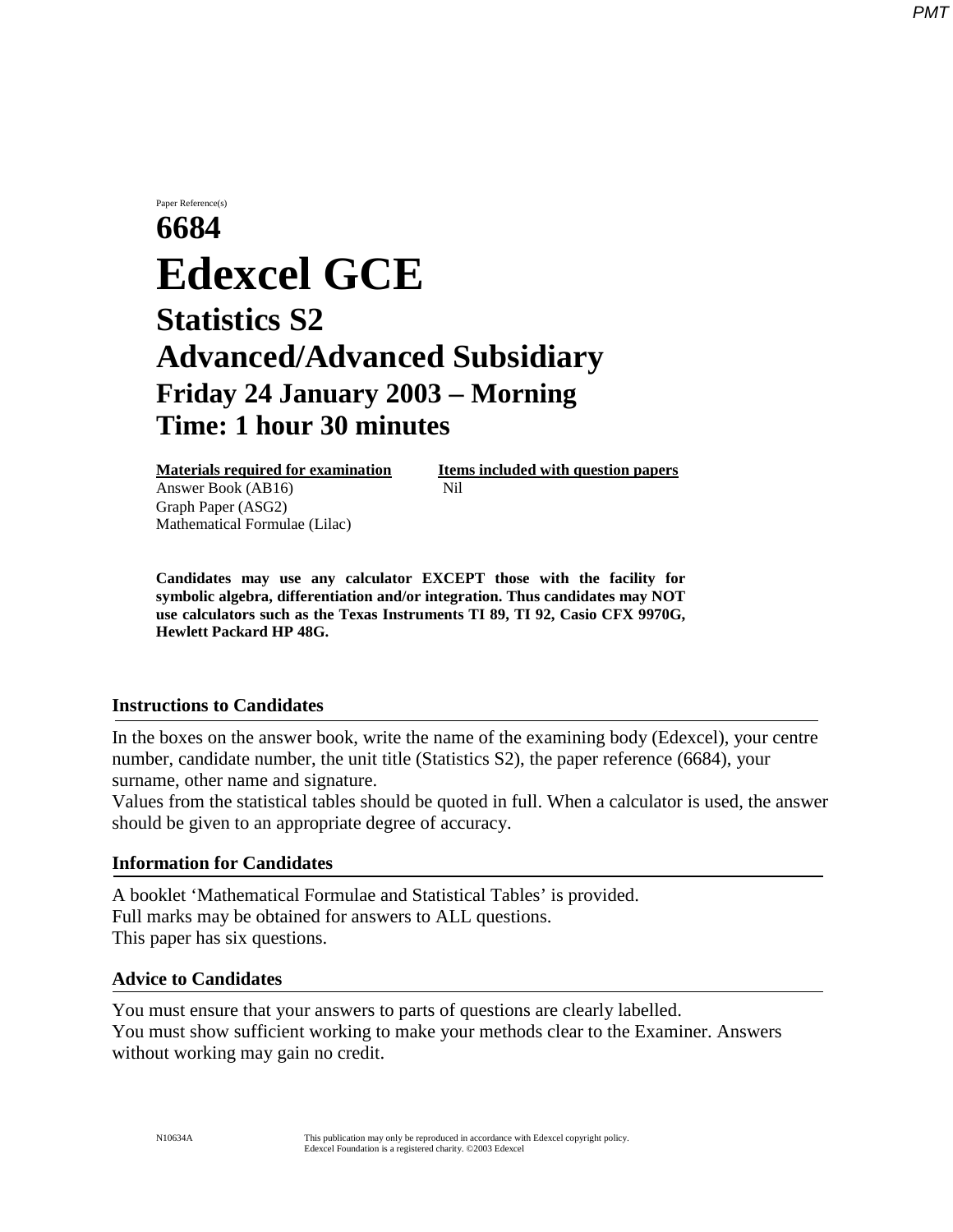**1.** An engineer measures, to the nearest cm, the lengths of metal rods.

| (a) Suggest a suitable model to represent the difference between the true lengths and the<br>measured lengths.                                                                                                    |
|-------------------------------------------------------------------------------------------------------------------------------------------------------------------------------------------------------------------|
| (2)<br>(b) Find the probability that for a randomly chosen rod the measured length will be within<br>0.2 cm of the true length.                                                                                   |
| (2)                                                                                                                                                                                                               |
| Two rods are chosen at random.                                                                                                                                                                                    |
| $(c)$ Find the probability that for both rods the measured lengths will be within 0.2 cm of their<br>true lengths.                                                                                                |
| (2)                                                                                                                                                                                                               |
| A single observation x is to be taken from a Poisson distribution with parameter $\lambda$ . This<br>observation is to be used to test H <sub>0</sub> : $\lambda = 7$ against H <sub>1</sub> : $\lambda \neq 7$ . |
| (a) Using a 5% significance level, find the critical region for this test assuming that the<br>probability of rejection in either tail is as close as possible to 2.5%.                                           |
| (5)                                                                                                                                                                                                               |
| (b) Write down the significance level of this test.<br>(1)                                                                                                                                                        |
| The actual value of x obtained was $5$ .                                                                                                                                                                          |
| (c) State a conclusion that can be drawn based on this value.<br>(2)                                                                                                                                              |
| A botanist suggests that the number of a particular variety of weed growing in a meadow can be<br>modelled by a Poisson distribution.                                                                             |
| (a) Write down two conditions that must apply for this model to be applicable.<br>(2)                                                                                                                             |
| Assuming this model and a mean of 0.7 weeds per $m2$ , find                                                                                                                                                       |
| (b) the probability that in a randomly chosen plot of size $4 \text{ m}^2$ there will be fewer than 3 of these<br>weeds.                                                                                          |
| (4)                                                                                                                                                                                                               |
| (c) Using a suitable approximation, find the probability that in a plot of 100 $m2$ there will be<br>more than 66 of these weeds.                                                                                 |

**(6)**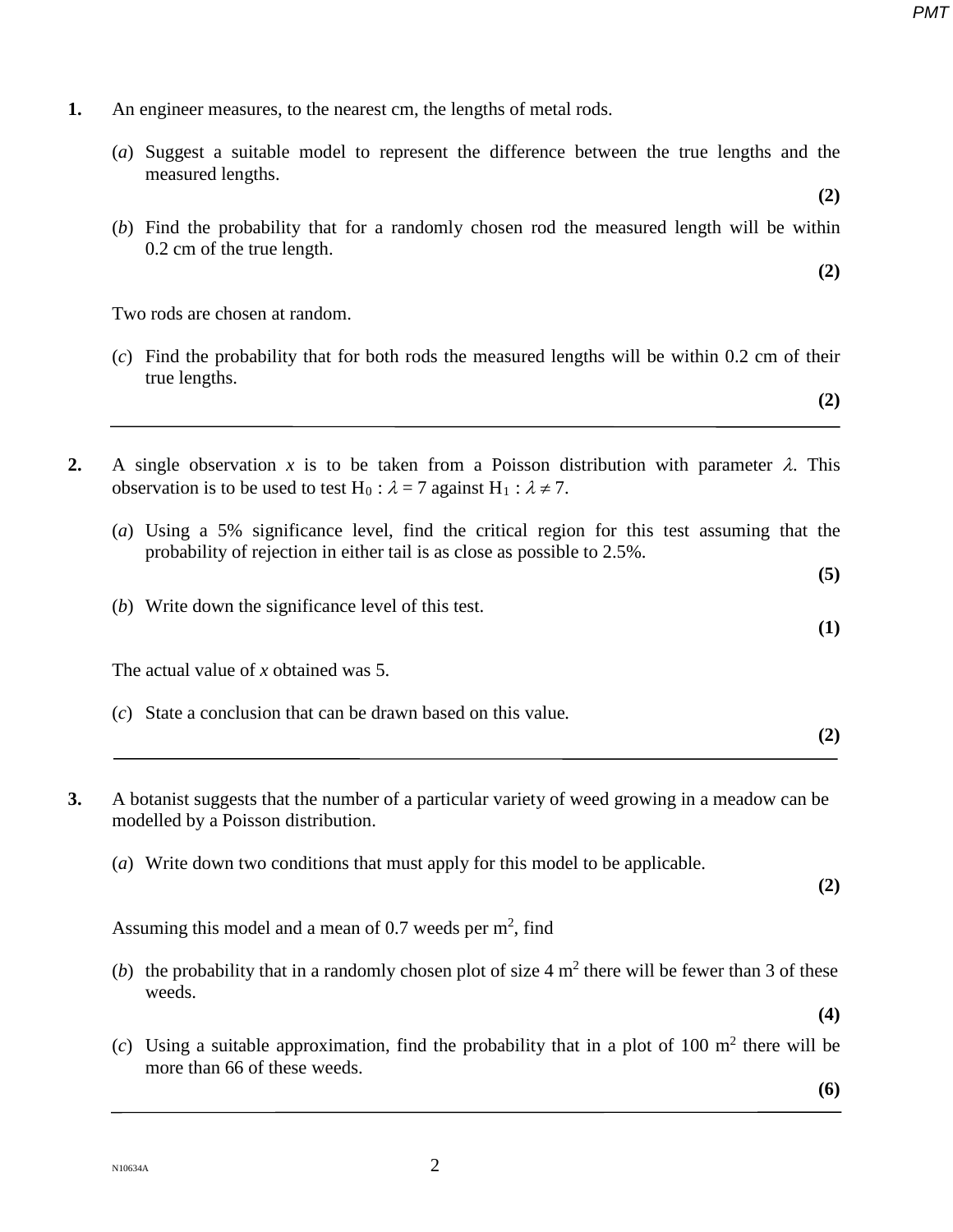**4.** The continuous random variable *X* has cumulative distribution function

$$
F(x) = \begin{cases} 0, & x < 0, \\ \frac{1}{3}x^2(4 - x^2), & 0 \le x \le 1, \\ 1 & x > 1. \end{cases}
$$

**(2)** (*b*) Find the probability density function f(*x*) of *X*.

(*c*) Calculate E(*X*) and show that, to 3 decimal places,  $Var(X) = 0.057$ .

One measure of skewness is

(*a*) Find  $P(X > 0.7)$ .

$$
\frac{\text{Mean} - \text{Mode}}{\text{Standard deviation}}.
$$

- (*d*) Evaluate the skewness of the distribution of *X*.
- **5.** A farmer noticed that some of the eggs laid by his hens had double yolks. He estimated the probability of this happening to be 0.05. Eggs are packed in boxes of 12.

Find the probability that in a box, the number of eggs with double yolks will be

| ( <i>a</i> ) exactly one, | (3) |
|---------------------------|-----|
| $(b)$ more than three.    | (2) |

A customer bought three boxes.

(*c*) Find the probability that only 2 of the boxes contained exactly 1 egg with a double yolk.

The farmer delivered 10 boxes to a local shop.

(*d*) Using a suitable approximation, find the probability that the delivery contained at least 9 eggs with double yolks. **(4)**

The weight of an individual egg can be modelled by a normal distribution with mean 65 g and standard deviation 2.4 g.

(*e*) Find the probability that a randomly chosen egg weighs more than 68 g.

**(3)**

**(3)**

 **(2)**

**(6)**

**(4)**